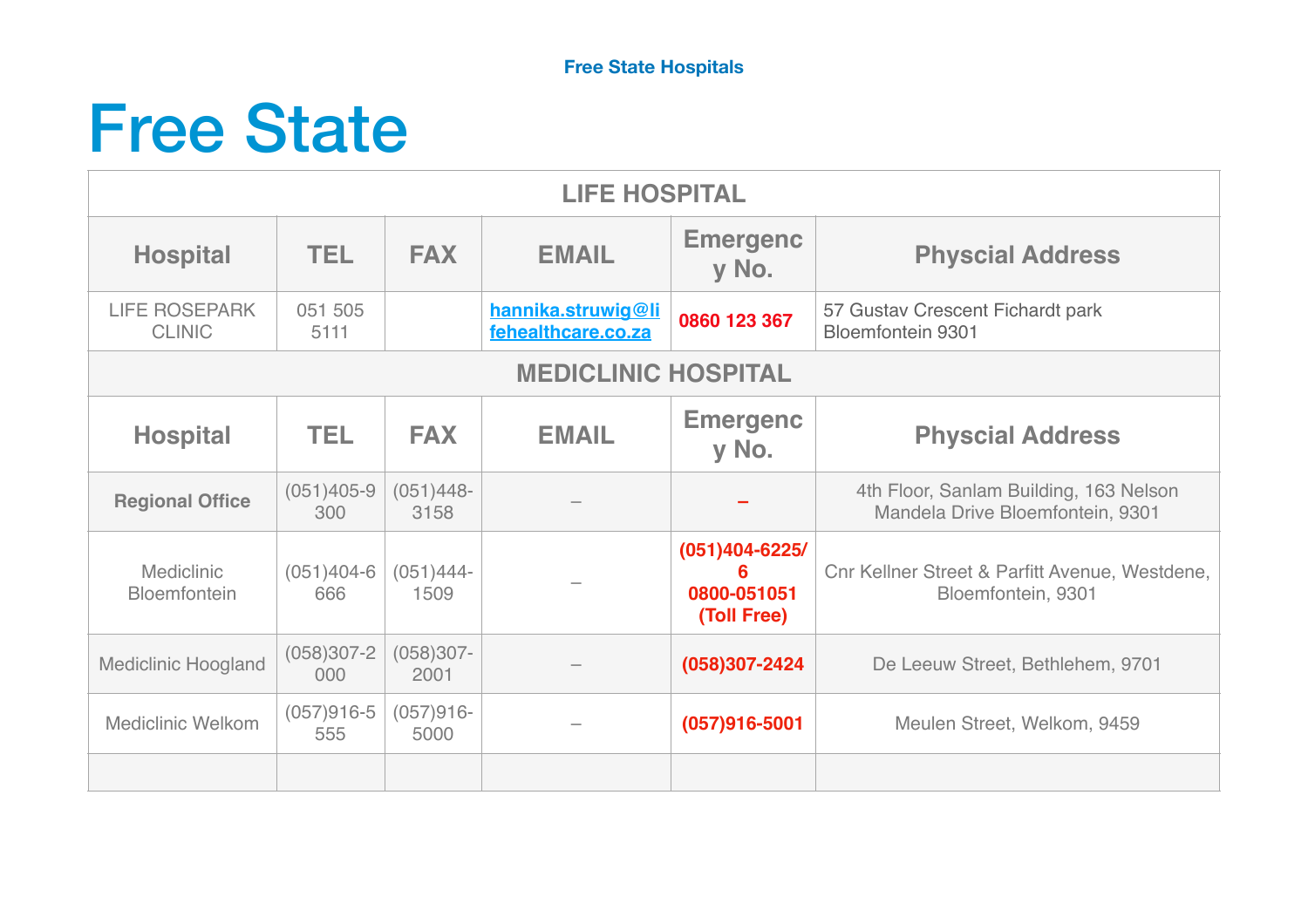## **Free State Hospitals**

| <b>NETCARE HOSPITAL</b>                      |                       |                      |                                     |                          |                                                         |  |  |  |  |
|----------------------------------------------|-----------------------|----------------------|-------------------------------------|--------------------------|---------------------------------------------------------|--|--|--|--|
| <b>Hospital</b>                              | TEL.                  | <b>FAX</b>           | <b>EMAIL</b>                        | <b>Emergenc</b><br>y No. | <b>Physcial Address</b>                                 |  |  |  |  |
| <b>Kroon Hospital</b><br><b>Dispensary</b>   | $(056)215-1$<br>133   | $(056)213-$<br>2626  | sdewet@kroon.netc<br>are.co.za      |                          | Noord Rd, Kroonstad, OFS, 9499                          |  |  |  |  |
| Pelonomi Private<br><b>Hospital Pharmacy</b> | $(051)$ 407<br>1500   | $(051)407 -$<br>1549 | esteyn@pelonomi.n<br>etcare.co.za   |                          | 121 Dr Belcher Road, Heidedal,<br>Bloemfontein,9301     |  |  |  |  |
| Universitas Private<br>Hospital              | $(051)506-3$<br>590   | $(051)444-$<br>5498  | abooyens@ofs.netc<br>are.co.za      |                          | 1 Logeman St., Universitas, Bloemfontein,<br>OFS, 9301  |  |  |  |  |
| <b>Vaalpark Hospital</b><br>(VMS Apteek)     | $(016)971-9$<br>061   | $(016)971 -$<br>2293 | louisas@vaalpark.n<br>etcare.co.za  |                          | 40 Karas Ave, Vaalpark, Sasolburg, OFS, 1947            |  |  |  |  |
| <b>PHARMACROSS</b>                           |                       |                      |                                     |                          |                                                         |  |  |  |  |
| <b>Hospital</b>                              | TEL.                  | <b>FAX</b>           | <b>EMAIL</b>                        | <b>Emergenc</b><br>y No. | <b>Physcial Address</b>                                 |  |  |  |  |
| Pharmacross<br>Noordstad                     |                       |                      |                                     |                          |                                                         |  |  |  |  |
| (Bloemfontein)                               | $(051)406 - 0$<br>232 | (051)444<br>4842     | boneschm@medicro<br><b>ss.co.za</b> |                          | Noorstad Shopping Ctr, Cnr Eeufees Ave,<br>Bloemfontein |  |  |  |  |
| Taljaard (Parys)                             | $(056)811-3$<br>060   | 056-811<br>3060      | dplessam1@medicr<br>oss.co.za       |                          | Crn Kruis&Bree, Parys, 9585                             |  |  |  |  |
|                                              |                       |                      | <b>BUSAMED HOSPITAL</b>             |                          |                                                         |  |  |  |  |